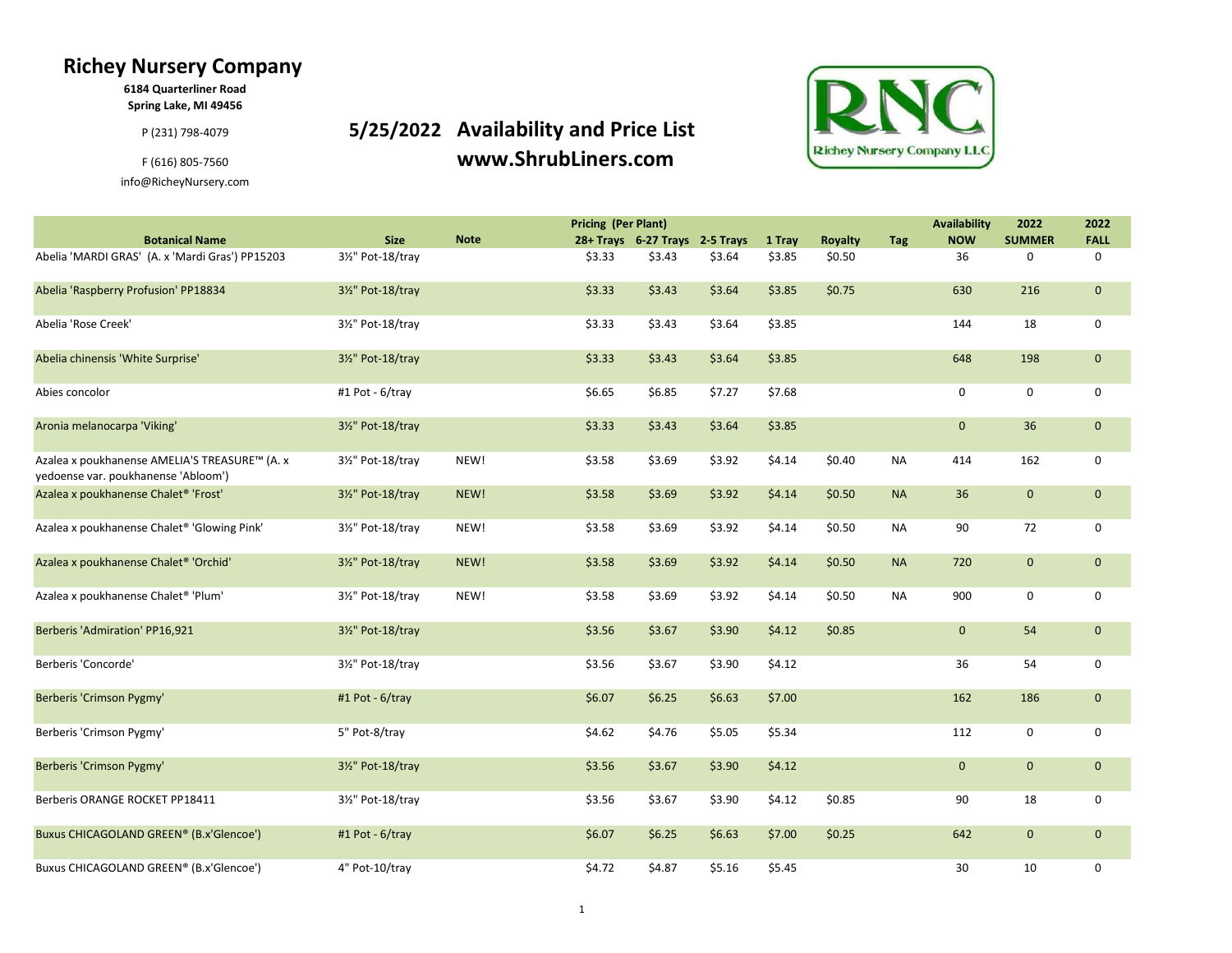|                                                       |                   |                    | <b>Pricing (Per Plant)</b> |                                |          |        |                |            | <b>Availability</b> | 2022          | 2022         |
|-------------------------------------------------------|-------------------|--------------------|----------------------------|--------------------------------|----------|--------|----------------|------------|---------------------|---------------|--------------|
| <b>Botanical Name</b>                                 | <b>Size</b>       | <b>Note</b>        |                            | 28+ Trays 6-27 Trays 2-5 Trays |          | 1 Tray | <b>Royalty</b> | <b>Tag</b> | <b>NOW</b>          | <b>SUMMER</b> | <b>FALL</b>  |
| Buxus CHICAGOLAND GREEN® (B.x'Glencoe')               | 31/2" Pot-18/tray |                    | \$3.73                     | \$3.84                         | \$4.08\$ | \$4.31 | \$0.25         |            | 594                 | $\mathbf 0$   | $\mathbf 0$  |
| Buxus 'Dee Runk'                                      | 31/2" Pot-18/tray |                    | \$3.73                     | \$3.84                         | \$4.08   | \$4.31 |                |            | 90                  | 0             | 0            |
| Buxus Flat-tery <sup>™</sup> (B. x 'Prostrate3') PPAF | #1 Pot - 6/tray   | Prostrate Boxwood! | \$6.31                     | \$6.50                         | \$6.89   | \$7.28 | \$0.50         |            | 18                  | 306           | $\mathbf 0$  |
| Buxus Flat-tery™ (B. x 'Prostrate3') PPAF             | 31/2" Pot-18/tray | Prostrate Boxwood! | \$3.94                     | \$4.06                         | \$4.31   | \$4.55 | \$0.50         |            | 1206                | 72            | 0            |
| <b>Buxus 'Green Gem'</b>                              | #1 Pot - 6/tray   |                    | \$6.31                     | \$6.50                         | \$6.89   | \$7.28 |                |            | 12                  | $\mathbf 0$   | $\mathbf 0$  |
| Buxus 'Green Gem'                                     | 31/2" Pot-18/tray |                    | \$3.73                     | \$3.84                         | \$4.08   | \$4.31 |                |            | 1260                | 0             | 0            |
| <b>Buxus 'Green Mountain'</b>                         | #1 Pot - 6/tray   |                    | \$6.07                     | \$6.25                         | \$6.63   | \$7.00 |                |            | 984                 | $\mathbf{0}$  | $\mathbf 0$  |
| Buxus 'Green Mountain'                                | 31/2" Pot-18/tray |                    | \$3.73                     | \$3.84                         | \$4.08   | \$4.31 |                |            | 450                 | 0             | 0            |
| <b>Buxus 'Green Velvet'</b>                           | #1 Pot - 6/tray   |                    | \$6.07                     | \$6.25                         | \$6.63   | \$7.00 |                |            | 540                 | $\mathbf{0}$  | $\mathbf{0}$ |
| Buxus 'Green Velvet'                                  | 4" Pot-10/tray    |                    | \$4.72                     | \$4.87                         | \$5.16   | \$5.45 |                |            | 20                  | 0             | 0            |
| <b>Buxus 'Green Velvet'</b>                           | 31/2" Pot-18/tray |                    | \$3.73                     | \$3.84                         | \$4.08   | \$4.31 |                |            | 3186                | $\mathbf 0$   | $\mathbf 0$  |
| Buxus NORTHERN CHARM™ (B.x'Wilson')                   | #1 Pot - 6/tray   |                    | \$6.31                     | \$6.50                         | \$6.89   | \$7.28 | \$0.40         |            | $\mathbf 0$         | 0             | 0            |
| Buxus NORTHERN CHARM™ (B.x'Wilson')                   | 31/2" Pot-18/tray |                    | \$3.73                     | \$3.84                         | \$4.08   | \$4.31 | \$0.40         |            | 1368                | $\mathbf 0$   | $\mathbf 0$  |
| <b>Buxus 'Newport Blue'</b>                           | 31/2" Pot-18/tray | Pyramidal          | \$3.73                     | \$3.84                         | \$4.08   | \$4.31 |                |            | 306                 | 0             | 0            |
| Buxus 'Vardar Valley'                                 | 31/2" Pot-18/tray |                    | \$3.73                     | \$3.84                         | \$4.08   | \$4.31 |                |            | 324                 | 234           | $\mathbf 0$  |
| Buxus 'Wanford Page'                                  | 31/2" Pot-18/tray |                    | \$3.73                     | \$3.84                         | \$4.08   | \$4.31 |                |            | 36                  | 0             | 0            |
| <b>Buxus 'Winter Gem'</b>                             | #1 Pot - 6/tray   |                    | \$6.07                     | \$6.25                         | \$6.63   | \$7.00 |                |            | 264                 | $\pmb{0}$     | $\mathbf 0$  |
| Buxus 'Winter Gem'                                    | 4" Pot-10/tray    |                    | \$4.72                     | \$4.87                         | \$5.16   | \$5.45 |                |            | 10                  | 0             | 0            |
| <b>Buxus 'Winter Gem'</b>                             | 3½" Pot-18/tray   |                    | \$3.73                     | \$3.84                         | \$4.08   | \$4.31 |                |            | 1206                | $\mathbf 0$   | $\mathbf 0$  |
| Buxus 'Wintergreen' (B. sinica insularis)             | #1 Pot - 6/tray   |                    | \$6.31                     | \$6.50                         | \$6.89   | \$7.28 |                |            | $\mathbf 0$         | 0             | 0            |
| Buxus 'Wintergreen' (B. sinica insularis)             | 31/2" Pot-18/tray |                    | \$3.73                     | \$3.84                         | \$4.08   | \$4.31 |                |            | 234                 | 18            | $\mathbf 0$  |
| Caryopteris 'Dark Knight'                             | 31/2" Pot-18/tray |                    | \$3.54                     | \$3.64                         | \$3.86   | \$4.08 |                |            | 486                 | 0             | 0            |
| Ceanothus americanus                                  | 5" Pot-8/tray     |                    | \$4.62                     | \$4.76                         | \$5.05   | \$5.34 |                |            | $\mathbf 0$         | $\mathbf 0$   | $\mathbf 0$  |
| Chamaecyparis 'Fernspray Gold'                        | 31/2" Pot-18/tray |                    | \$3.54                     | \$3.64                         | \$3.86   | \$4.08 |                |            | 18                  | 0             | 0            |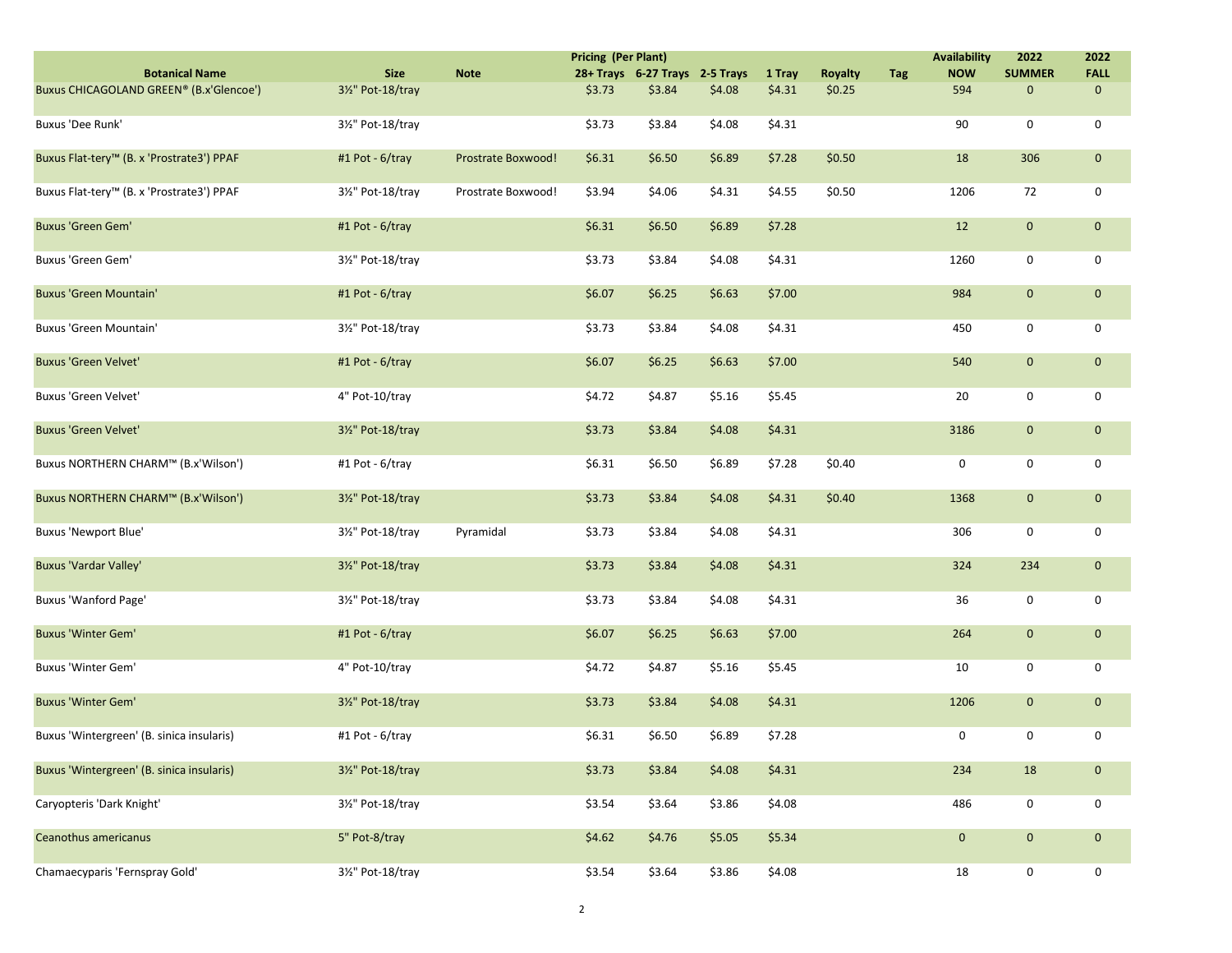|                                                        |                   |                         | <b>Pricing (Per Plant)</b> |                                |        |        |                |            | <b>Availability</b> | 2022          | 2022        |
|--------------------------------------------------------|-------------------|-------------------------|----------------------------|--------------------------------|--------|--------|----------------|------------|---------------------|---------------|-------------|
| <b>Botanical Name</b>                                  | <b>Size</b>       | <b>Note</b>             |                            | 28+ Trays 6-27 Trays 2-5 Trays |        | 1 Tray | <b>Royalty</b> | <b>Tag</b> | <b>NOW</b>          | <b>SUMMER</b> | <b>FALL</b> |
| Chamaecyparis Paul's Gold® (C. pisifera 'Paul's Gold') | #1 Pot - 6/tray   | <b>Improved Mops</b>    | \$5.82                     | \$6.00                         | \$6.36 | \$6.72 | \$0.40         | \$0.22     | $\mathbf 0$         | $\mathbf 0$   | $\mathbf 0$ |
| Chamaecyparis Paul's Gold® (C. pisifera 'Paul's Gold') | 3½" Pot-18/tray   | <b>Improved Mops</b>    | \$3.54                     | \$3.64                         | \$3.86 | \$4.08 | \$0.40         | \$0.22     | 0                   | 0             | 0           |
| Chamaecyparis 'Vintage Gold'                           | 31/2" Pot-18/tray |                         | \$3.54                     | \$3.64                         | \$3.86 | \$4.08 |                |            | 36                  | $\mathbf{0}$  | $\mathbf 0$ |
| Clethra 'Hummingbird'                                  | 31/2" Pot-18/tray |                         | \$3.43                     | \$3.53                         | \$3.75 | \$3.96 |                |            | 0                   | 0             | 0           |
| Clethra 'Ruby Spice'                                   | 3½" Pot-18/tray   |                         | \$3.43                     | \$3.53                         | \$3.75 | \$3.96 |                |            | 180                 | 18            | $\mathbf 0$ |
| Clethra 'Sixteen Candles'                              | 31/2" Pot-18/tray |                         | \$3.43                     | \$3.53                         | \$3.75 | \$3.96 |                |            | 0                   | 0             | 0           |
| Cornus sericea 'Bergeson Compact'                      | 31/2" Pot-18/tray | <b>Blight Resistant</b> | \$3.33                     | \$3.43                         | \$3.64 | \$3.85 |                |            | $\mathbf 0$         | $\mathbf{0}$  | $\mathbf 0$ |
| Cotoneaster apiculatus                                 | 31/2" Pot-18/tray |                         | \$3.33                     | \$3.43                         | \$3.64 | \$3.85 |                |            | 0                   | 0             | 0           |
| Cotoneaster 'Coral Beauty'                             | 31/2" Pot-18/tray |                         | \$3.33                     | \$3.43                         | \$3.64 | \$3.85 |                |            | 18                  | $\mathbf{0}$  | $\mathbf 0$ |
| Cotoneaster 'Emerald Beauty'                           | 31/2" Pot-18/tray |                         | \$3.33                     | \$3.43                         | \$3.64 | \$3.85 |                |            | 234                 | 72            | 0           |
| <b>Cotoneaster 'Emerald Sprite'</b>                    | 31/2" Pot-18/tray |                         | \$3.33                     | \$3.43                         | \$3.64 | \$3.85 |                |            | 36                  | 36            | $\mathbf 0$ |
| Cotoneaster 'Hessei'                                   | 31/2" Pot-18/tray |                         | \$3.33                     | \$3.43                         | \$3.64 | \$3.85 |                |            | $\mathbf 0$         | 0             | 0           |
| Cryptomeria japonica 'Black Dragon'                    | 31/2" Pot-18/tray |                         | \$3.58                     | \$3.69                         | \$3.92 | \$4.14 |                |            | 36                  | $\mathbf{0}$  | $\mathbf 0$ |
| Cryptomeria japonica 'Tansu'                           | 31/2" Pot-18/tray |                         | \$3.58                     | \$3.69                         | \$3.92 | \$4.14 |                |            | 18                  | 0             | 0           |
| Deutzia 'Nikko'                                        | 31/2" Pot-18/tray |                         | \$3.33                     | \$3.43                         | \$3.64 | \$3.85 |                |            | 90                  | 18            | $\mathbf 0$ |
| Diervilla lonicera 'Michigan Sunset'                   | 31/2" Pot-18/tray |                         | \$3.43                     | \$3.53                         | \$3.75 | \$3.96 |                |            | $\mathbf 0$         | 0             | 0           |
| Euonymus alatus 'Compactus' Select                     | #1 Pot - 6/tray   |                         | \$6.07                     | \$6.25                         | \$6.63 | \$7.00 |                |            | 222                 | 90            | $\mathbf 0$ |
| Euonymus alatus 'Compactus' Select                     | 31/2" Pot-18/tray |                         | \$3.33                     | \$3.43                         | \$3.64 | \$3.85 |                |            | $\mathbf 0$         | 0             | 0           |
| Euonymus 'Little Moses'                                | #1 Pot - 6/tray   |                         | \$6.31                     | \$6.50                         | \$6.89 | \$7.28 |                |            | 72                  | $\mathbf 0$   | $\mathbf 0$ |
| Euonymus 'Little Moses'                                | 31/2" Pot-18/tray |                         | \$3.47                     | \$3.57                         | \$3.79 | \$4.00 |                |            | 0                   | 0             | 0           |
| Forsythia 'Bronxensis'                                 | 31/2" Pot-18/tray |                         | \$3.33                     | \$3.43                         | \$3.64 | \$3.85 |                |            | 54                  | $\mathbf{0}$  | $\mathbf 0$ |
| Forsythia WEEK END™ (F.x 'Courtalyn')                  | 31/2" Pot-18/tray |                         | \$3.33                     | \$3.43                         | \$3.64 | \$3.85 | \$0.35         |            | 234                 | 18            | 0           |
| Fothergilla gardenii                                   | 5" Pot-8/tray     |                         | \$5.08                     | \$5.24                         | \$5.56 | \$5.87 |                |            | $\mathbf 0$         | $\mathbf{0}$  | $\mathbf 0$ |
| Fothergilla gardenii                                   | 31/2" Pot-18/tray |                         | \$3.63                     | \$3.74                         | \$3.97 | \$4.19 |                |            | 36                  | 0             | 0           |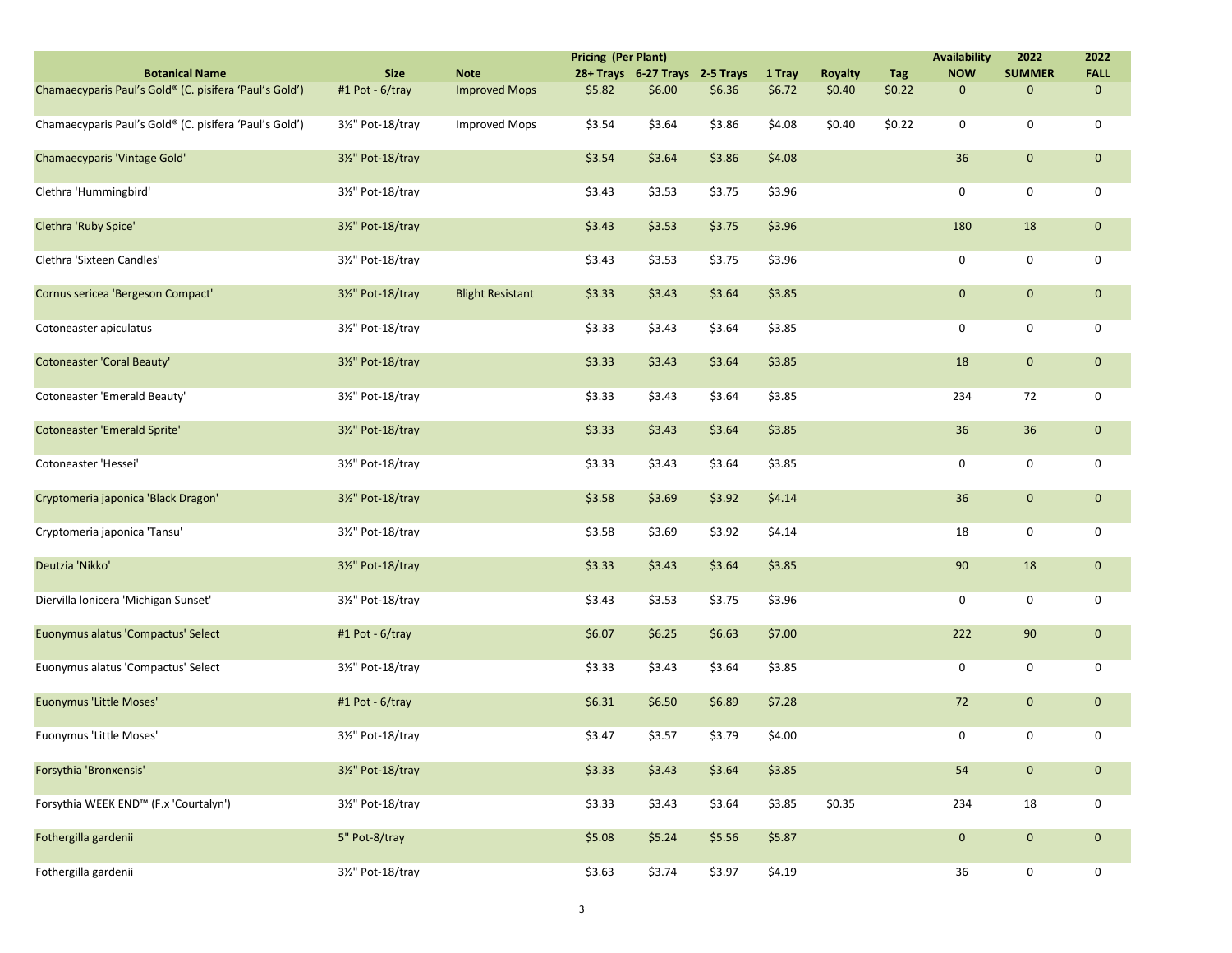|                                                                                     |                   |                            | <b>Pricing (Per Plant)</b> |                                |        |        |                |            | <b>Availability</b> | 2022          | 2022        |
|-------------------------------------------------------------------------------------|-------------------|----------------------------|----------------------------|--------------------------------|--------|--------|----------------|------------|---------------------|---------------|-------------|
| <b>Botanical Name</b>                                                               | <b>Size</b>       | <b>Note</b>                |                            | 28+ Trays 6-27 Trays 2-5 Trays |        | 1 Tray | <b>Royalty</b> | <b>Tag</b> | <b>NOW</b>          | <b>SUMMER</b> | <b>FALL</b> |
| Fothergilla 'Mt. Airy'                                                              | #1 Pot - 6/tray   |                            | \$6.31                     | \$6.50                         | \$6.89 | \$7.28 |                |            | $\mathbf 0$         | 84            | $\mathbf 0$ |
| Fothergilla 'Mt. Airy'                                                              | 5" Pot-8/tray     |                            | \$5.08                     | \$5.24                         | \$5.56 | \$5.87 |                |            | 112                 | 0             | 0           |
| Fothergilla 'Mt. Airy'                                                              | 3½" Pot-18/tray   |                            | \$3.63                     | \$3.74                         | \$3.97 | \$4.19 |                |            | $\mathbf{0}$        | $\mathbf{0}$  | $\mathbf 0$ |
| Heptacodium miconioides                                                             | 31/2" Pot-18/tray |                            | \$3.54                     | \$3.64                         | \$3.86 | \$4.08 |                |            | 432                 | 36            | 0           |
| Hydrangea petiolaris                                                                | 3½" Pot-18/tray   |                            | \$3.54                     | \$3.64                         | \$3.86 | \$4.08 |                |            | 180                 | 36            | $\mathbf 0$ |
| Hydrangea 'Annabelle'                                                               | 5" Pot-8/tray     |                            | \$4.31                     | \$4.44                         | \$4.71 | \$4.98 |                |            | $\mathbf 0$         | 0             | 0           |
| Hydrangea 'Annabelle'                                                               | 31/2" Pot-18/tray |                            | \$3.33                     | \$3.43                         | \$3.64 | \$3.85 |                |            | 180                 | $\mathbf{0}$  | 198         |
| Hydrangea Double Delights™ WEDDING GOWN (H.<br>'Dancing Snow') PP21052              | 5" Pot-8/tray     |                            | \$4.42                     | \$4.55                         | \$4.83 | \$5.10 | \$0.85         | \$0.22     | 96                  | 0             | 0           |
| Hydrangea 'David Ramsey'                                                            | 5" Pot-8/tray     |                            | \$4.31                     | \$4.44                         | \$4.71 | \$4.98 |                |            | $\mathbf{0}$        | $\mathbf 0$   | $\mathbf 0$ |
| Hydrangea 'David Ramsey'                                                            | 31/2" Pot-18/tray |                            | \$3.33                     | \$3.43                         | \$3.64 | \$3.85 |                |            | 450                 | 0             | 0           |
| Hydrangea m. Grateful Red®                                                          | #1 Pot - 6/tray   | <b>Wisconsin selected</b>  | \$5.82                     | \$6.00                         | \$6.36 | \$6.72 | \$0.75         |            | 6                   | 6             | $\mathbf 0$ |
| Hydrangea m. Grateful Red®                                                          | 31/2" Pot-18/tray | Wisconsin selected         | \$3.33                     | \$3.43                         | \$3.64 | \$3.85 | \$0.75         |            | 504                 | 0             | 0           |
| Hydrangea Magical® Crimson (H. m. 'HORTMAGICRI') PPAF 3½" Pot-18/tray               |                   |                            | \$3.47                     | \$3.57                         | \$3.79 | \$4.00 | \$0.50         | \$0.22     | 54                  | 162           | $\mathbf 0$ |
| Hydrangea Magical® Revolution (H. m. 'Hokomarevo')<br>PP22260                       | 3½" Pot-18/tray   |                            | \$3.47                     | \$3.57                         | \$3.79 | \$4.00 | \$0.50         | \$0.22     | 36                  | 180           | 0           |
| Hydrangea Magical® RUBY RED (H. m. 'Kolmaru') PP25104 31/2" Pot-18/tray             |                   |                            | \$3.47                     | \$3.57                         | \$3.79 | \$4.00 | \$0.50         | \$0.22     | $\mathbf 0$         | $\mathbf 0$   | $\mathbf 0$ |
| Hydrangea 'Bombshell' PP21008                                                       | 31/2" Pot-18/tray |                            | \$3.33                     | \$3.43                         | \$3.64 | \$3.85 | \$0.85         | NA         | 0                   | 0             | 0           |
| Hydrangea Fire and Ice (H. p. 'Wim's Red') PP26005                                  | 31/2" Pot-18/tray |                            | \$3.33                     | \$3.43                         | \$3.64 | \$3.85 | \$0.95         | \$0.22     | 936                 | 36            | $\mathbf 0$ |
| Hydrangea Magical® Candle (Hyd. p. 'Bokraflame')<br>PP22111                         | 31/2" Pot-18/tray | Compact                    | \$3.47                     | \$3.57                         | \$3.79 | \$4.00 | \$0.60         | \$0.22     | 18                  | 0             | 0           |
| Hydrangea paniculata 'Phantom'                                                      | 3½" Pot-18/tray   | <b>Very Large Panicles</b> | \$3.33                     | \$3.43                         | \$3.64 | \$3.85 |                |            | $\mathbf{0}$        | $\mathbf{0}$  | $\mathbf 0$ |
| Hydrangea 'Pink Diamond'                                                            | 31/2" Pot-18/tray |                            | \$3.33                     | \$3.43                         | \$3.64 | \$3.85 |                |            | 0                   | 0             | 0           |
| Hydrangea 'Silver Dollar'                                                           | 31/2" Pot-18/tray | Dwarf                      | \$3.47                     | \$3.57                         | \$3.79 | \$4.00 |                |            | $\mathbf 0$         | 252           | $\mathbf 0$ |
| Hydrangea 'Sweet Summer' (H. paniculata 'Bokrathirteen') 3½" Pot-18/tray<br>PP21778 |                   |                            | \$3.33                     | \$3.43                         | \$3.64 | \$3.85 | \$1.30         | \$0.22     | 432                 | 0             | 0           |
| Hydrangea quercifolia 'Ruby Slippers'                                               | #1 Pot - 6/tray   |                            | \$6.07                     | \$6.25                         | \$6.63 | \$7.00 |                |            | $\mathbf 0$         | $\mathbf 0$   | $\mathbf 0$ |
| Hydrangea quercifolia 'Ruby Slippers'                                               | 5" Pot-8/tray     |                            | \$5.03                     | \$5.18                         | \$5.50 | \$5.81 |                |            | 696                 | 0             | 0           |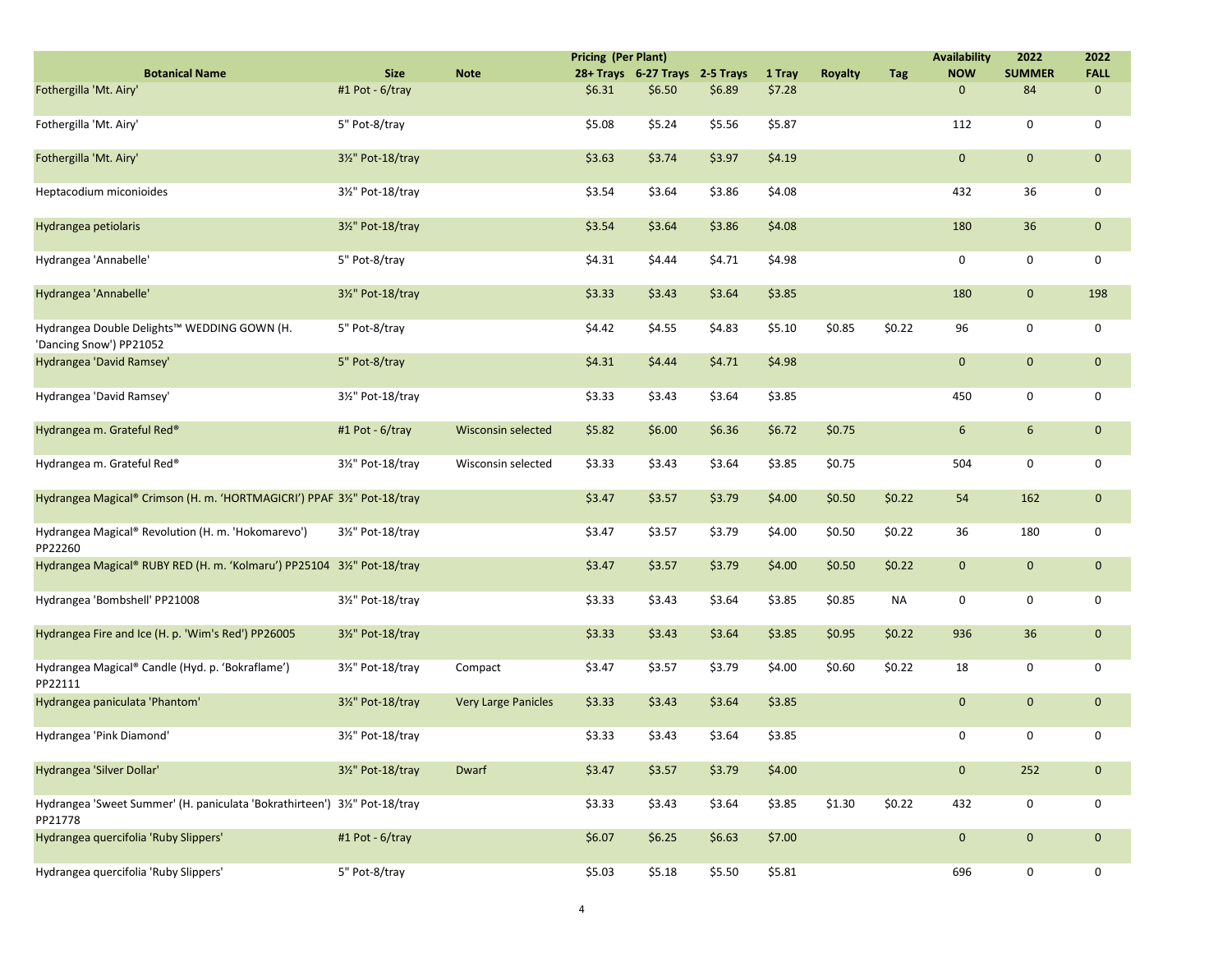|                                                                        |                   |                         | <b>Pricing (Per Plant)</b> |                                |        |          |                |            | <b>Availability</b> | 2022          | 2022        |
|------------------------------------------------------------------------|-------------------|-------------------------|----------------------------|--------------------------------|--------|----------|----------------|------------|---------------------|---------------|-------------|
| <b>Botanical Name</b>                                                  | <b>Size</b>       | <b>Note</b>             |                            | 28+ Trays 6-27 Trays 2-5 Trays |        | 1 Tray   | <b>Royalty</b> | <b>Tag</b> | <b>NOW</b>          | <b>SUMMER</b> | <b>FALL</b> |
| Hydrangea quercifolia 'Ruby Slippers'                                  | 31/2" Pot-18/tray |                         | \$3.54                     | \$3.64                         | \$3.86 | \$4.08\$ |                |            | 180                 | $\Omega$      | $\mathbf 0$ |
| Hydrangea quercifolia 'Snowcicle' PP33,072                             | 31/2" Pot-18/tray | NEW!                    | \$3.54                     | \$3.64                         | \$3.86 | \$4.08   | \$0.50         | \$0.22     | 360                 | 0             | 0           |
| Hydrangea quercifolia 'Snowflake' (H. q. 'Brido')                      | 31/2" Pot-18/tray | NEW!                    | \$3.47                     | \$3.57                         | \$3.79 | \$4.00   |                |            | $\mathbf 0$         | $\mathbf{0}$  | $\mathbf 0$ |
| Hydrangea quercifolia 'Snow Queen'                                     | 5" Pot-8/tray     |                         | \$5.03                     | \$5.18                         | \$5.50 | \$5.81   |                |            | 632                 | 64            | 0           |
| Hydrangea quercifolia 'Snow Queen'                                     | 31/2" Pot-18/tray |                         | \$3.47                     | \$3.57                         | \$3.79 | \$4.00   |                |            | 378                 | $\mathbf{0}$  | $\mathbf 0$ |
| Hydrangea quercifolia VAUGHN'S LILLIE® PP12,982                        | 31/2" Pot-18/tray | NEW!                    | \$3.54                     | \$3.64                         | \$3.86 | \$4.08   | \$0.80         |            | 0                   | 0             | 0           |
| Hydrangea 'Blue Bird'                                                  | 5" Pot-8/tray     |                         | \$4.31                     | \$4.44                         | \$4.71 | \$4.98   |                |            | 40                  | $\mathbf{0}$  | $\mathbf 0$ |
| Hypericum BLUE VELVET™ (H. x 'Cfflpc-1')                               | 31/2" Pot-18/tray |                         | \$3.33                     | \$3.43                         | \$3.64 | \$3.85   |                |            | 0                   | 0             | 0           |
| Hypericum 'Gemo'                                                       | 3½" Pot-18/tray   |                         | \$3.33                     | \$3.43                         | \$3.64 | \$3.85   |                |            | $\mathbf 0$         | $\mathbf{0}$  | $\mathbf 0$ |
| Hypericum HYPERBERRIES 'Gold'                                          | 31/2" Pot-18/tray |                         | \$3.33                     | \$3.43                         | \$3.64 | \$3.85   | \$0.60         |            | 180                 | 0             | 0           |
| Hypericum HYPERBERRIES 'Maroon'                                        | 31/2" Pot-18/tray |                         | \$3.33                     | \$3.43                         | \$3.64 | \$3.85   | \$0.60         |            | 270                 | 18            | $\mathbf 0$ |
| Hypericum HYPERBERRIES 'Red'                                           | 31/2" Pot-18/tray |                         | \$3.33                     | \$3.43                         | \$3.64 | \$3.85   | \$0.60         |            | $\mathbf 0$         | 0             | 0           |
| Hypericum Magical <sup>®</sup> DESIRE                                  | 3½" Pot-18/tray   | Peachy-Pink fruit       | \$3.47                     | \$3.57                         | \$3.79 | \$4.00   | \$0.40         | \$0.22     | 216                 | 288           | $\mathbf 0$ |
| Hypericum Magical® Triumph (H. inodorum 'Kolmatri')                    | 31/2" Pot-18/tray | Watermelon-Red<br>fruit | \$3.47                     | \$3.57                         | \$3.79 | \$4.00   | \$0.40         | \$0.22     | 522                 | 162           | 0           |
| Hypericum Magical® MIDNIGHT GLOW (H. inodorum<br>'Kolmiglow') PP26,242 | 3½" Pot-18/tray   | Cherry-Red/Dark leaf    | \$3.47                     | \$3.57                         | \$3.79 | \$4.00   | \$0.40         | \$0.22     | 378                 | 162           | $\mathbf 0$ |
| Hypericum 'Sunburst'                                                   | 31/2" Pot-18/tray |                         | \$3.33                     | \$3.43                         | \$3.64 | \$3.85   |                |            | 0                   | 0             | 0           |
| Ilex 'Soft Touch'                                                      | 31/2" Pot-18/tray |                         | \$3.33                     | \$3.43                         | \$3.64 | \$3.85   |                |            | 18                  | 126           | $\mathbf 0$ |
| Ilex 'Jim Dandy'                                                       | 31/2" Pot-18/tray |                         | \$3.47                     | \$3.57                         | \$3.79 | \$4.00   |                |            | 198                 | 18            | 0           |
| Ilex 'Red Sprite'                                                      | 31/2" Pot-18/tray |                         | \$3.47                     | \$3.57                         | \$3.79 | \$4.00   |                |            | 108                 | $\mathbf{0}$  | $\mathbf 0$ |
| Ilex 'Southern Gentleman'                                              | 31/2" Pot-18/tray |                         | \$3.47                     | \$3.57                         | \$3.79 | \$4.00   |                |            | 0                   | 0             | 0           |
| Ilex 'Winter Red'                                                      | 31/2" Pot-18/tray |                         | \$3.47                     | \$3.57                         | \$3.79 | \$4.00   |                |            | 396                 | $\mathbf{0}$  | $\mathbf 0$ |
| Ilex 'Densa'                                                           | 31/2" Pot-18/tray |                         | \$3.43                     | \$3.53                         | \$3.75 | \$3.96   |                |            | 234                 | 90            | 0           |
| <b>Ilex 'Blue Princess'</b>                                            | 5" Pot-8/tray     |                         | \$4.62                     | \$4.76                         | \$5.05 | \$5.34   |                |            | 272                 | $\mathbf{0}$  | $\mathbf 0$ |
| Ilex 'Blue Princess'                                                   | 31/2" Pot-18/tray |                         | \$3.43                     | \$3.53                         | \$3.75 | \$3.96   |                |            | 0                   | 18            | 0           |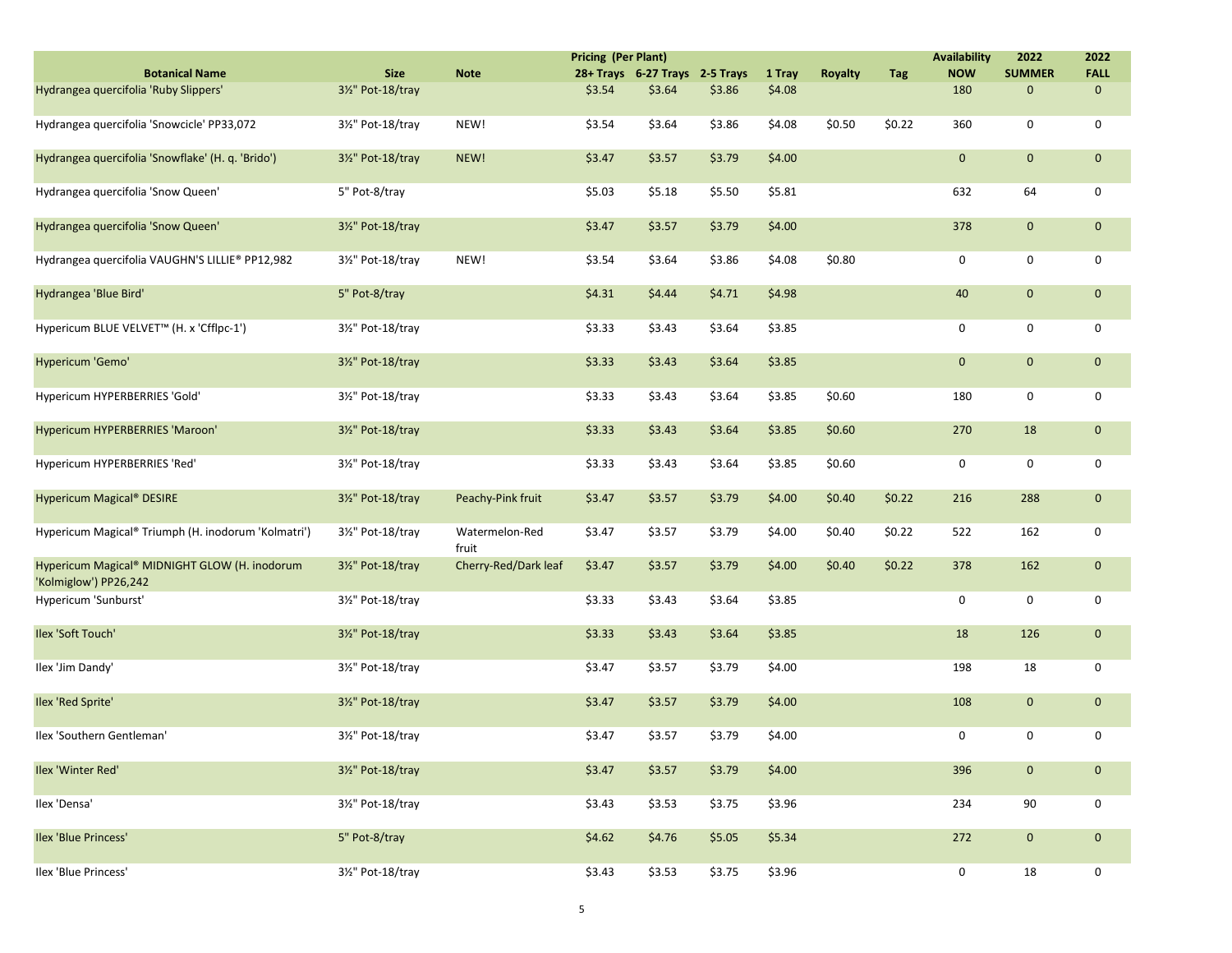|                                              |                   |               | <b>Pricing (Per Plant)</b> |                                |        |        |                |     | <b>Availability</b> | 2022                | 2022         |
|----------------------------------------------|-------------------|---------------|----------------------------|--------------------------------|--------|--------|----------------|-----|---------------------|---------------------|--------------|
| <b>Botanical Name</b>                        | <b>Size</b>       | <b>Note</b>   |                            | 28+ Trays 6-27 Trays 2-5 Trays |        | 1 Tray | <b>Royalty</b> | Tag | <b>NOW</b>          | <b>SUMMER</b>       | <b>FALL</b>  |
| Ilex 'Blue Prince'                           | 5" Pot-8/tray     |               | \$4.62                     | \$4.76                         | \$5.05 | \$5.34 |                |     | 136                 | 40                  | $\mathbf 0$  |
| Ilex 'Blue Prince'                           | 31/2" Pot-18/tray |               | \$3.43                     | \$3.53                         | \$3.75 | \$3.96 |                |     | 0                   | 18                  | 0            |
| Ilex 'China Boy'                             | 5" Pot-8/tray     |               | \$4.62                     | \$4.76                         | \$5.05 | \$5.34 |                |     | 24                  | $\mathbf 0$         | $\mathbf{0}$ |
| Ilex 'China Girl'                            | 5" Pot-8/tray     |               | \$4.62                     | \$4.76                         | \$5.05 | \$5.34 |                |     | 272                 | 8                   | 0            |
| Ilex 'China Girl'                            | 31/2" Pot-18/tray |               | \$3.43                     | \$3.53                         | \$3.75 | \$3.96 |                |     | 450                 | 54                  | $\mathbf{0}$ |
| Itea 'Henry's Garnet'                        | 31/2" Pot-18/tray |               | \$3.43                     | \$3.53                         | \$3.75 | \$3.96 |                |     | 864                 | 0                   | 0            |
| Itea 'Merlot'                                | 31/2" Pot-18/tray |               | \$3.43                     | \$3.53                         | \$3.75 | \$3.96 |                |     | 1098                | $\mathbf 0$         | $\mathbf{0}$ |
| Itea SCARLET BEAUTY™ (I. virginica 'Morton') | 31/2" Pot-18/tray | Clean Foliage | \$3.43                     | \$3.53                         | \$3.75 | \$3.96 | \$0.40         |     | 54                  | 36                  | 0            |
| Juniperus 'Blue Point'                       | #1 Pot - 6/tray   |               | \$6.65                     | \$6.85                         | \$7.27 | \$7.68 |                |     | $\mathbf 0$         | $\mathbf 0$         | $\mathbf{0}$ |
| Juniperus 'Blue Point'                       | 31/2" Pot-18/tray |               | \$3.90                     | \$4.02                         | \$4.27 | \$4.51 |                |     | 0                   | 0                   | $\mathsf{O}$ |
| Juniperus 'Blue Rug'                         | 31/2" Pot-18/tray |               | \$3.47                     | \$3.57                         | \$3.79 | \$4.00 |                |     | $\mathbf 0$         | $\mathbf 0$         | 72           |
| Juniperus chinensis 'Fairview'               | #1 Pot - 6/tray   |               | \$6.65                     | \$6.85                         | \$7.27 | \$7.68 |                |     | 0                   | 0                   | 0            |
| Juniperus chinensis 'Fairview'               | 31/2" Pot-18/tray |               | \$3.90                     | \$4.02                         | \$4.27 | \$4.51 |                |     | 486                 | 72                  | $\mathbf{0}$ |
| Juniperus 'Grey Owl'                         | 31/2" Pot-18/tray |               | \$3.47                     | \$3.57                         | \$3.79 | \$4.00 |                |     | 0                   | 0                   | 0            |
| Juniperus 'Green Point'                      | 31/2" Pot-18/tray |               | \$3.90                     | \$4.02\$                       | \$4.27 | \$4.51 |                |     | $\mathbf 0$         | $\mathsf{O}\xspace$ | $\mathbf{0}$ |
| Juniperus 'Keteleeri'                        | 31/2" Pot-18/tray |               | \$3.90                     | \$4.02                         | \$4.27 | \$4.51 |                |     | 0                   | 0                   | 144          |
| Juniperus 'Moonglow'                         | 31/2" Pot-18/tray |               | \$3.90                     | \$4.02                         | \$4.27 | \$4.51 |                |     | 162                 | 180                 | $\mathbf{0}$ |
| Juniperus 'Mountbatten'                      | #1 Pot - 6/tray   |               | \$6.65                     | \$6.85                         | \$7.27 | \$7.68 |                |     | 0                   | 0                   | 0            |
| Juniperus 'Mountbatten'                      | 31/2" Pot-18/tray |               | \$3.90                     | \$4.02                         | \$4.27 | \$4.51 |                |     | $\mathbf 0$         | $\mathbf 0$         | $\mathbf{0}$ |
| Juniperus 'Old Gold'                         | 31/2" Pot-18/tray |               | \$3.47                     | \$3.57                         | \$3.79 | \$4.00 |                |     | 0                   | 0                   | 0            |
| Juniperus 'Royo'                             | #1 Pot - 6/tray   |               | \$5.82                     | \$6.00                         | \$6.36 | \$6.72 |                |     | 150                 | $\mathbf{0}$        | $\pmb{0}$    |
| Juniperus 'Royo'                             | 31/2" Pot-18/tray |               | \$3.47                     | \$3.57                         | \$3.79 | \$4.00 |                |     | 684                 | 0                   | 0            |
| Juniperus 'Sargent Green'                    | 31/2" Pot-18/tray |               | \$3.47                     | \$3.57                         | \$3.79 | \$4.00 |                |     | $\mathbf 0$         | $\mathbf 0$         | $\mathbf{0}$ |
| Juniperus 'Sea Green'                        | #1 Pot - 6/tray   |               | \$5.82                     | \$6.00                         | \$6.36 | \$6.72 |                |     | 174                 | 0                   | $\mathbf 0$  |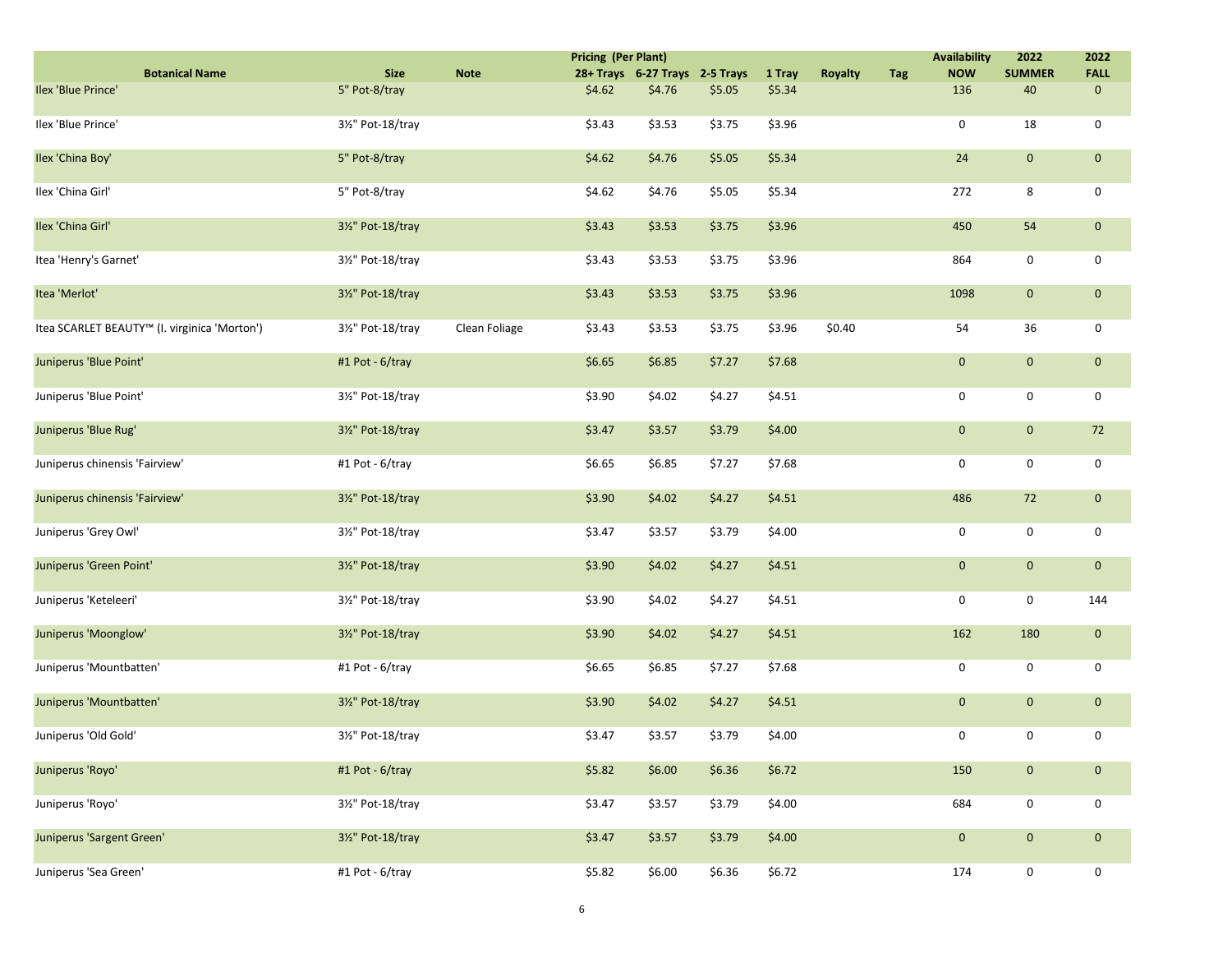|                                                                               |                   |                         | <b>Pricing (Per Plant)</b> |                                |        |        |                |        | <b>Availability</b> | 2022          | 2022        |
|-------------------------------------------------------------------------------|-------------------|-------------------------|----------------------------|--------------------------------|--------|--------|----------------|--------|---------------------|---------------|-------------|
| <b>Botanical Name</b>                                                         | <b>Size</b>       | <b>Note</b>             |                            | 28+ Trays 6-27 Trays 2-5 Trays |        | 1 Tray | <b>Royalty</b> | Tag    | <b>NOW</b>          | <b>SUMMER</b> | <b>FALL</b> |
| Juniperus 'Sea Green'                                                         | 31/2" Pot-18/tray |                         | \$3.47                     | \$3.57                         | \$3.79 | \$4.00 |                |        | $\pmb{0}$           | $\Omega$      | $\mathbf 0$ |
| Juniperus 'Saybrook Gold'                                                     | #1 Pot - 6/tray   |                         | \$6.31                     | \$6.50                         | \$6.89 | \$7.28 |                |        | 12                  | 0             | 0           |
| Juniperus 'Saybrook Gold'                                                     | 31/2" Pot-18/tray |                         | \$3.47                     | \$3.57                         | \$3.79 | \$4.00 |                |        | $\mathbf{0}$        | $\mathbf{0}$  | $\mathbf 0$ |
| Juniperus 'Skyrocket'                                                         | 31/2" Pot-18/tray |                         | \$3.90                     | \$4.02                         | \$4.27 | \$4.51 |                |        | 0                   | 0             | 0           |
| Juniperus 'Spartan'                                                           | #1 Pot - 6/tray   |                         | \$6.65                     | \$6.85                         | \$7.27 | \$7.68 |                |        | 24                  | $\mathbf{0}$  | $\mathbf 0$ |
| Juniperus 'Spartan'                                                           | 31/2" Pot-18/tray |                         | \$3.90                     | \$4.02                         | \$4.27 | \$4.51 |                |        | $\mathbf 0$         | 0             | 0           |
| Juniperus Star Power™ (J. x 'J.N. Select Blue')                               | #1 Pot - 6/tray   |                         | \$6.31                     | \$6.50                         | \$6.89 | \$7.28 | \$0.50         |        | 156                 | $\mathbf{0}$  | $\mathbf 0$ |
| Juniperus Star Power <sup>™</sup> (J. x 'J.N. Select Blue')                   | 31/2" Pot-18/tray |                         | \$3.90                     | \$4.02                         | \$4.27 | \$4.51 | \$0.50         |        | 72                  | 0             | 0           |
| Juniperus 'Trautman'                                                          | 31/2" Pot-18/tray |                         | \$3.90                     | \$4.02                         | \$4.27 | \$4.51 |                |        | $\mathbf 0$         | $\mathbf{0}$  | $\mathbf 0$ |
| Juniperus 'Wichita Blue'                                                      | 31/2" Pot-18/tray |                         | \$3.90                     | \$4.02                         | \$4.27 | \$4.51 |                |        | 0                   | 0             | 1530        |
| Kerria 'Picta'                                                                | 31/2" Pot-18/tray |                         | \$3.43                     | \$3.53                         | \$3.75 | \$3.96 |                |        | 90                  | $\mathbf{0}$  | $\mathbf 0$ |
| Lagerstroemia Enduring RED (L. hybrid 'PILAG-II') PP25476 31/2" Pot-18/tray   |                   |                         | \$3.47                     | \$3.57                         | \$3.79 | \$4.00 | \$0.80         | \$0.22 | 900                 | 216           | 0           |
| Larix laricina                                                                | #1 Pot - 6/tray   |                         | \$5.82                     | \$6.00                         | \$6.36 | \$6.72 |                |        | $\mathbf 0$         | $\mathbf{0}$  | 402         |
| Leptodermis oblonga                                                           | 31/2" Pot-18/tray |                         | \$3.43                     | \$3.53                         | \$3.75 | \$3.96 |                |        | 36                  | 0             | 0           |
| Lespedeza 'Gibraltar'                                                         | 5" Pot-8/tray     |                         | \$4.42                     | \$4.55                         | \$4.83 | \$5.10 |                |        | 296                 | 48            | $\mathbf 0$ |
| Lindera benzoin                                                               | 31/2" Pot-18/tray | Native spice bush       | \$3.43                     | \$3.53                         | \$3.75 | \$3.96 |                |        | 0                   | 0             | 0           |
| Magnolia SWEET THING® (M. virginiana var. australis<br>'Perry Paige') PP17814 | 3½" Pot-18/tray   | <b>Compact Sweetbay</b> | \$4.53                     | \$4.66                         | \$4.94 | \$5.22 | \$2.00         |        | $\mathbf 0$         | $\mathbf{0}$  | $\mathbf 0$ |
| Malus FIREBIRD® (M. sargentii 'Select A') PP #12,621                          | 31/2" Pot-18/tray |                         | \$3.43                     | \$3.53                         | \$3.75 | \$3.96 | \$1.00         |        | 36                  | 0             | 0           |
| Microbiota decussata                                                          | 31/2" Pot-18/tray |                         | \$3.43                     | \$3.53                         | \$3.75 | \$3.96 |                |        | $\mathbf 0$         | 18            | $\mathbf 0$ |
| Nandina 'Firepower'                                                           | 31/2" Pot-18/tray |                         | \$3.43                     | \$3.53                         | \$3.75 | \$3.96 |                |        | 0                   | 0             | 0           |
| Physocarpus opulifolius Lady in Red (P. o. 'Tuilad')<br>PP18660               | 31/2" Pot-18/tray |                         | \$3.33                     | \$3.43                         | \$3.64 | \$3.85 | \$0.40         |        | 126                 | 36            | $\mathbf 0$ |
| Physocarpus Raspberry Lemonade™ (P. op.'ZLEYel2')<br>PP31198                  | 31/2" Pot-18/tray |                         | \$3.43                     | \$3.53                         | \$3.75 | \$3.96 | \$0.60         | \$0.22 | 648                 | 0             | 0           |
| Physocarpus Sweet Cherry Tea™ (P. op.'ZLEBic5') PP31235 3½" Pot-18/tray       |                   |                         | \$3.43                     | \$3.53                         | \$3.75 | \$3.96 | \$0.60         | \$0.22 | 270                 | 126           | $\mathbf 0$ |
| Picea abies                                                                   | #1 Pot - 6/tray   |                         | \$6.07                     | \$6.25                         | \$6.63 | \$7.00 |                |        | 78                  | 12            | 0           |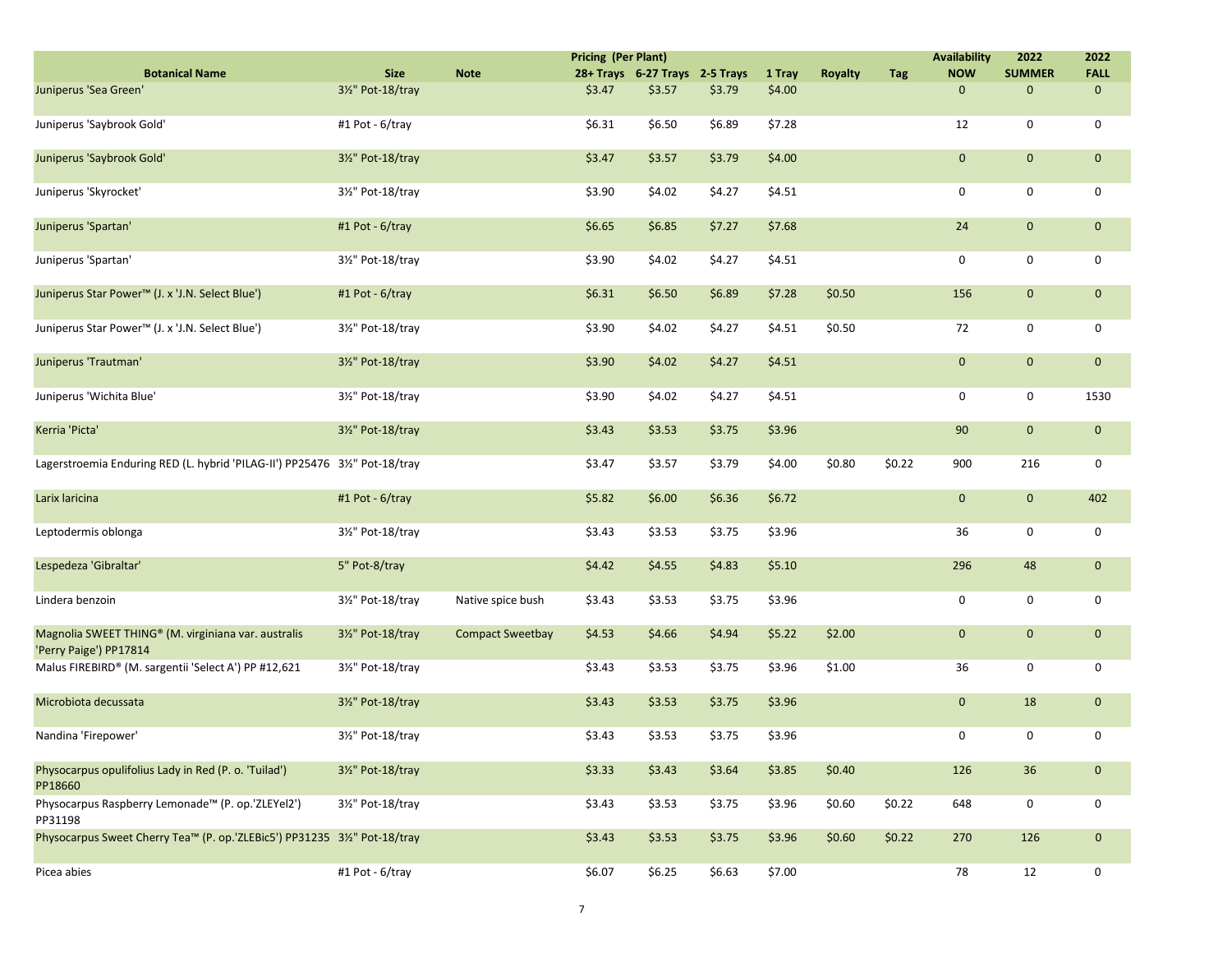|                                                                              |                   |                | <b>Pricing (Per Plant)</b> |                                |        |        |                |        | <b>Availability</b> | 2022          | 2022        |
|------------------------------------------------------------------------------|-------------------|----------------|----------------------------|--------------------------------|--------|--------|----------------|--------|---------------------|---------------|-------------|
| <b>Botanical Name</b>                                                        | <b>Size</b>       | <b>Note</b>    |                            | 28+ Trays 6-27 Trays 2-5 Trays |        | 1 Tray | <b>Royalty</b> | Tag    | <b>NOW</b>          | <b>SUMMER</b> | <b>FALL</b> |
| Picea glauca                                                                 | #1 Pot - 6/tray   |                | \$6.07                     | \$6.25                         | \$6.63 | \$7.00 |                |        | $\mathbf 0$         | $\mathbf 0$   | $\mathbf 0$ |
| Picea omorika                                                                | #1 Pot - 6/tray   |                | \$6.07                     | \$6.25                         | \$6.63 | \$7.00 |                |        | 66                  | 6             | 0           |
| Pinus strobus                                                                | #1 Pot - 6/tray   |                | \$6.07                     | \$6.25                         | \$6.63 | \$7.00 |                |        | 6                   | 6             | $\mathbf 0$ |
| Potentilla 'Goldfinger'                                                      | 4" Pot-10/tray    |                | \$3.33                     | \$3.43                         | \$3.64 | \$3.85 |                |        | $\mathbf 0$         | 0             | 0           |
| Rhus aromatica 'Gro-low'                                                     | 31/2" Pot-18/tray |                | \$3.33                     | \$3.43                         | \$3.64 | \$3.85 |                |        | $\mathbf 0$         | $\mathbf 0$   | $\mathbf 0$ |
| Rhus aromatica Lacette™ (R. a. 'Fine-Textured Compact<br>Select A') PP 28669 | #1 Pot - 6/tray   |                | \$6.07                     | \$6.25                         | \$6.63 | \$7.00 | \$0.60         | \$0.22 | 252                 | 0             | 0           |
| Rhus aromatica Lacette™ (R. a. 'Fine-Textured Compact<br>Select A') PP 28669 | 3½" Pot-18/tray   |                | \$3.54                     | \$3.64                         | \$3.86 | \$4.08 | \$0.60         | \$0.22 | 1026                | $\mathbf{0}$  | $\mathbf 0$ |
| Salix integra 'Hakuro-Nishiki'                                               | 31/2" Pot-18/tray |                | \$3.33                     | \$3.43                         | \$3.64 | \$3.85 |                |        | $\mathbf 0$         | 0             | 0           |
| Spiraea 'Anthony Waterer'                                                    | 4" Pot-10/tray    |                | \$3.33                     | \$3.43                         | \$3.64 | \$3.85 |                |        | 100                 | 20            | $\mathbf 0$ |
| Spiraea 'Goldflame'                                                          | 21/2" Pot-32/tray |                | \$2.33                     | \$2.40                         | \$2.55 | \$2.69 |                |        | 32                  | 0             | 0           |
| Spiraea 'Goldmound'                                                          | 4" Pot-10/tray    |                | \$3.33                     | \$3.43                         | \$3.64 | \$3.85 |                |        | 500                 | $\mathbf{0}$  | $\mathbf 0$ |
| Spiraea 'Goldmound'                                                          | 2½" Pot-32/tray   |                | \$2.33                     | \$2.40                         | \$2.55 | \$2.69 |                |        | 0                   | 0             | 0           |
| Spiraea 'Lemon Princess'                                                     | 4" Pot-10/tray    |                | \$3.33                     | \$3.43                         | \$3.64 | \$3.85 |                |        | 630                 | 100           | $\mathbf 0$ |
| Spiraea 'Little Princess'                                                    | 4" Pot-10/tray    |                | \$3.33                     | \$3.43                         | \$3.64 | \$3.85 |                |        | 240                 | 0             | 0           |
| Spiraea 'Little Princess'                                                    | 21/2" Pot-32/tray |                | \$2.33                     | \$2.40                         | \$2.55 | \$2.69 |                |        | $\mathbf 0$         | $\mathbf 0$   | $\mathbf 0$ |
| Spiraea 'Magic Carpet' PP9363                                                | 4" Pot-10/tray    |                | \$3.33                     | \$3.43                         | \$3.64 | \$3.85 |                |        | 180                 | 0             | 0           |
| Spiraea 'Magic Carpet' PP9363                                                | 21/2" Pot-32/tray |                | \$2.33                     | \$2.40                         | \$2.55 | \$2.69 |                |        | 320                 | $\mathbf 0$   | $\mathbf 0$ |
| Spiraea 'Neon Flash'                                                         | 4" Pot-10/tray    |                | \$3.33                     | \$3.43                         | \$3.64 | \$3.85 |                |        | 320                 | 0             | 0           |
| Stephanandra incisa 'Crispa'                                                 | 31/2" Pot-18/tray |                | \$3.33                     | \$3.43                         | \$3.64 | \$3.85 |                |        | 144                 | 234           | $\mathbf 0$ |
| Symphoricarpos Magical® AVALANCHE (S. d. 'KOLMAVA')<br>PPAF                  | 3½" Pot-18/tray   | Wow!           | \$3.43                     | \$3.53                         | \$3.75 | \$3.96 | \$0.50         |        | 126                 | 72            | 0           |
| Symphoricarpos Magical® Treasure (S. 'Kolmatrea')                            | 3½" Pot-18/tray   | New!           | \$3.43                     | \$3.53                         | \$3.75 | \$3.96 | \$0.50         |        | 144                 | 36            | $\mathbf 0$ |
| Syringa x oblata 'Betsy Ross'                                                | 31/2" Pot-18/tray | White          | \$3.33                     | \$3.43                         | \$3.64 | \$3.85 |                |        | 0                   | 0             | 0           |
| Syringa 'Charles Joly'                                                       | 31/2" Pot-18/tray | Magenta        | \$3.33                     | \$3.43                         | \$3.64 | \$3.85 |                |        | $\mathbf 0$         | 18            | $\mathbf 0$ |
| Syringa x 'Declaration'                                                      | 31/2" Pot-18/tray | Reddish-purple | \$3.33                     | \$3.43                         | \$3.64 | \$3.85 |                |        | 198                 | $36\,$        | 0           |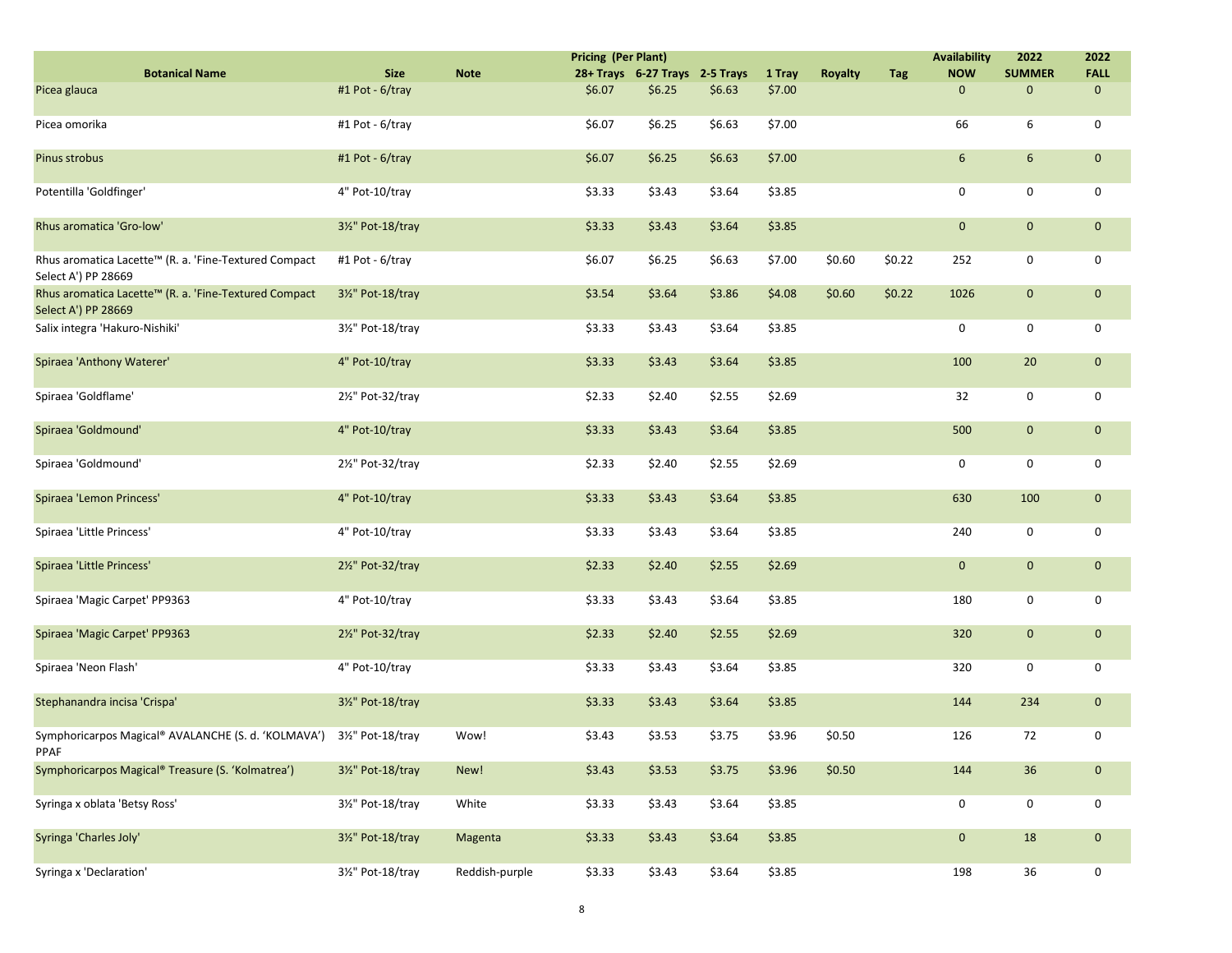|                                                                  |                        |                     | <b>Pricing (Per Plant)</b> |                                |        |        |                |            | <b>Availability</b> | 2022                | 2022        |
|------------------------------------------------------------------|------------------------|---------------------|----------------------------|--------------------------------|--------|--------|----------------|------------|---------------------|---------------------|-------------|
| <b>Botanical Name</b>                                            | <b>Size</b>            | <b>Note</b>         |                            | 28+ Trays 6-27 Trays 2-5 Trays |        | 1 Tray | <b>Royalty</b> | <b>Tag</b> | <b>NOW</b>          | <b>SUMMER</b>       | <b>FALL</b> |
| Syringa 'James Macfarlane'                                       | 31/2" Pot-18/tray      | Pink                | \$3.33                     | \$3.43                         | \$3.64 | \$3.85 |                |            | 36                  | $\mathbf 0$         | $\mathbf 0$ |
| Syringa 'Josee'                                                  | 31/2" Pot-18/tray      | Fragrant            | \$3.33                     | \$3.43                         | \$3.64 | \$3.85 |                |            | 234                 | 0                   | $\mathbf 0$ |
| Syringa 'Miss Kim'                                               | 31/2" Pot-18/tray      | Purplish-blue       | \$3.33                     | \$3.43                         | \$3.64 | \$3.85 |                |            | $\mathbf 0$         | $\mathbf 0$         | $\mathbf 0$ |
| Syringa 'Palibin'                                                | #1 Pot - 6/tray        | Pale pink           | \$5.82                     | \$6.00                         | \$6.36 | \$6.72 |                |            | 36                  | 0                   | 0           |
| Syringa 'Palibin'                                                | 31/2" Pot-18/tray      | Pale pink           | \$3.33                     | \$3.43                         | \$3.64 | \$3.85 |                |            | $\mathbf 0$         | $\mathbf{0}$        | $\mathbf 0$ |
| Syringa x 'Red Pixie'                                            | 31/2" Pot-18/tray      | Pink, clean foliage | \$3.33                     | \$3.43                         | \$3.64 | \$3.85 |                |            | 162                 | 0                   | 0           |
| Syringa 'Royalty'                                                | 31/2" Pot-18/tray      | Purple              | \$3.33                     | \$3.43                         | \$3.64 | \$3.85 |                |            | 36                  | $\mathbf 0$         | $\mathbf 0$ |
| Syringa VIOLET UPRISING™ (S. patula 'JN Upright Select')<br>PPAF | 31/2" Pot-18/tray      | Violet              | \$3.43                     | \$3.53                         | \$3.75 | \$3.96 | \$0.60         | \$0.22     | 2448                | 180                 | 0           |
| Syringa vulgaris                                                 | 5" Pot-8/tray          | Purple              | \$4.42                     | \$4.55                         | \$4.83 | \$5.10 |                |            | 144                 | $\mathbf 0$         | $\mathbf 0$ |
| Syringa vulgaris                                                 | 31/2" Pot-18/tray      | Purple              | \$3.33                     | \$3.43                         | \$3.64 | \$3.85 |                |            | 234                 | 36                  | 0           |
| Taxus x 'Bean Pole'                                              | 31/2" Pot-18/tray 2 Yr |                     | \$3.73                     | \$3.84                         | \$4.08 | \$4.31 |                |            | $\mathbf 0$         | $\mathbf 0$         | $\mathbf 0$ |
| Taxus 'Densiformis'                                              | #1 Pot - 6/tray        |                     | \$5.82                     | \$6.00                         | \$6.36 | \$6.72 |                |            | 126                 | 0                   | 72          |
| Taxus 'Densiformis'                                              | 31/2" Pot-18/tray 2 Yr |                     | \$3.73                     | \$3.84                         | \$4.08 | \$4.31 |                |            | $\mathbf 0$         | 306                 | $\mathbf 0$ |
| Taxus 'Dark Green Pyramidal'                                     | #1 Pot - 6/tray        |                     | \$6.07                     | \$6.25                         | \$6.63 | \$7.00 |                |            | 1020                | 36                  | 0           |
| <b>Taxus 'Dark Green Pyramidal'</b>                              | 31/2" Pot-18/tray 2 Yr |                     | \$3.73                     | \$3.84                         | \$4.08 | \$4.31 |                |            | $\mathbf 0$         | $\mathbf 0$         | $\mathbf 0$ |
| Taxus 'Dark Green Spreader'                                      | #1 Pot - 6/tray        |                     | \$5.82                     | \$6.00                         | \$6.36 | \$6.72 |                |            | 204                 | 6                   | 0           |
| Taxus 'Dark Green Spreader'                                      | 31/2" Pot-18/tray 2 Yr |                     | \$3.73                     | \$3.84                         | \$4.08 | \$4.31 |                |            | $\mathbf 0$         | $\mathbf 0$         | $\mathbf 0$ |
| Taxus 'Everlow'                                                  | #1 Pot - 6/tray        |                     | \$5.82                     | \$6.00                         | \$6.36 | \$6.72 |                |            | 120                 | 0                   | 0           |
| Taxus 'Everlow'                                                  | 31/2" Pot-18/tray 2 Yr |                     | \$3.73                     | \$3.84                         | \$4.08 | \$4.31 |                |            | 1116                | $\mathbf 0$         | $\mathbf 0$ |
| Taxus 'Hicksi'                                                   | #1 Pot - 6/tray        |                     | \$5.82                     | \$6.00                         | \$6.36 | \$6.72 |                |            | 216                 | 0                   | 0           |
| Taxus 'Hicksi'                                                   | 31/2" Pot-18/tray 2 Yr |                     | \$3.73                     | \$3.84                         | \$4.08 | \$4.31 |                |            | $\mathbf 0$         | $\mathsf{O}\xspace$ | $\mathbf 0$ |
| Thuja FOREVER GOLDY (T. p. '4ever') PP19267                      | 31/2" Pot-18/tray      |                     | \$3.43                     | \$3.53                         | \$3.75 | \$3.96 | \$0.60         | \$0.22     | 144                 | 0                   | 0           |
| Thuja 'DeGroot's Spire'                                          | #1 Pot - 6/tray        |                     | \$5.82                     | \$6.00                         | \$6.36 | \$6.72 |                |            | 402                 | $\mathbf 0$         | $\mathbf 0$ |
| Thuja 'DeGroot's Spire'                                          | 31/2" Pot-18/tray      |                     | \$3.43                     | \$3.53                         | \$3.75 | \$3.96 |                |            | 108                 | $\mathsf{O}$        | $\mathbf 0$ |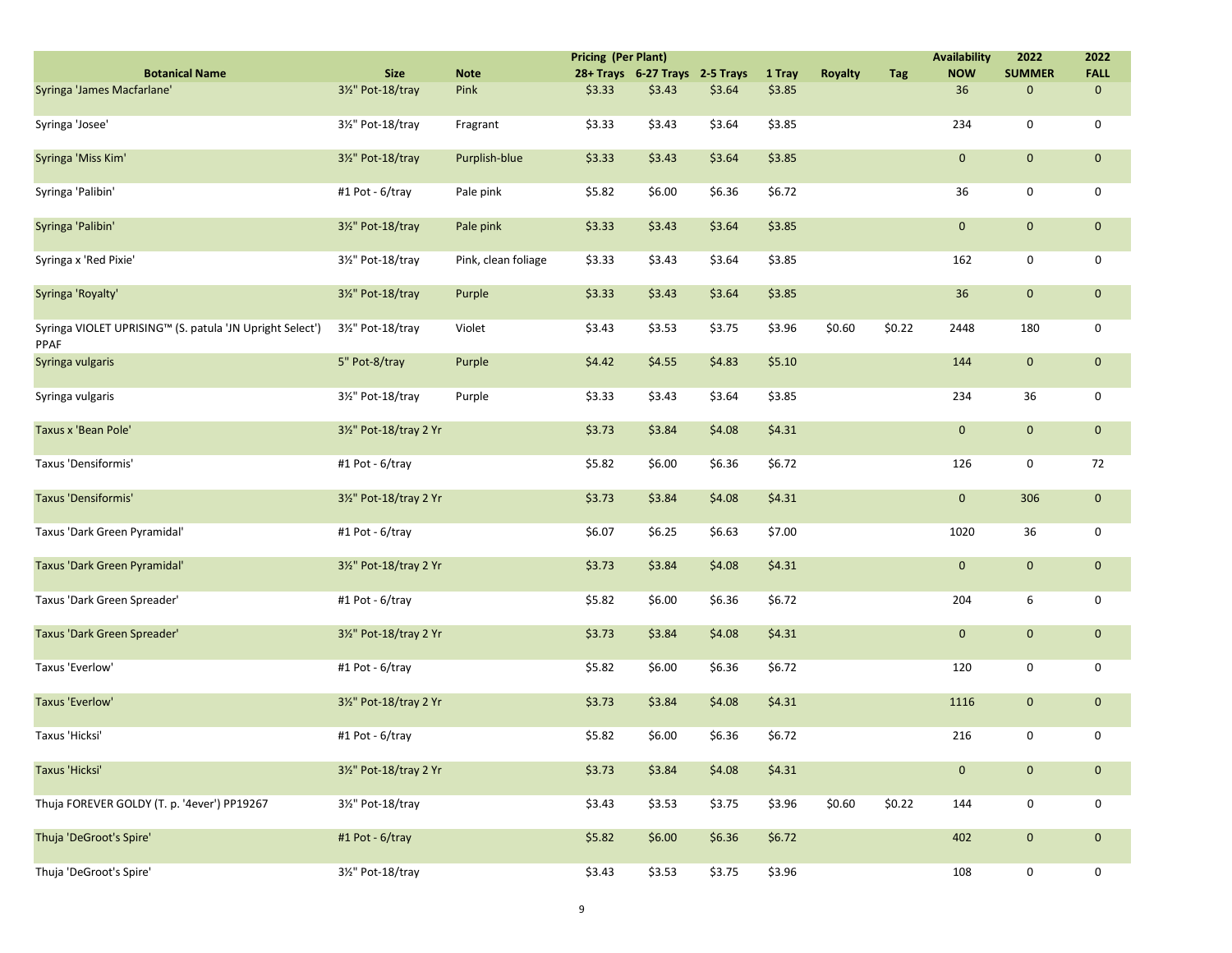|                                                      |                   |             | <b>Pricing (Per Plant)</b> |                                |        |        |                |        | <b>Availability</b> | 2022          | 2022         |
|------------------------------------------------------|-------------------|-------------|----------------------------|--------------------------------|--------|--------|----------------|--------|---------------------|---------------|--------------|
| <b>Botanical Name</b>                                | <b>Size</b>       | <b>Note</b> |                            | 28+ Trays 6-27 Trays 2-5 Trays |        | 1 Tray | <b>Royalty</b> | Tag    | <b>NOW</b>          | <b>SUMMER</b> | <b>FALL</b>  |
| Thuja 'Emerald'                                      | #1 Pot - 6/tray   |             | \$5.82                     | \$6.00                         | \$6.36 | \$6.72 |                |        | 12                  | 0             | $\mathbf 0$  |
| Thuja 'Emerald'                                      | 31/2" Pot-18/tray |             | \$3.43                     | \$3.53                         | \$3.75 | \$3.96 |                |        | 0                   | 0             | 0            |
| Thuja FIRE CHIEF™ (T. occidentalis 'Congabe) PP19009 | #1 Pot - 6/tray   |             | \$6.07                     | \$6.25                         | \$6.63 | \$7.00 | \$0.80         | \$0.22 | $\mathbf 0$         | $\mathbf 0$   | $\mathbf{0}$ |
| Thuja FIRE CHIEF™ (T. occidentalis 'Congabe) PP19009 | 31/2" Pot-18/tray |             | \$3.43                     | \$3.53                         | \$3.75 | \$3.96 | \$0.80         | \$0.22 | 0                   | 0             | 0            |
| Thuja 'Hetz Midget'                                  | #1 Pot - 6/tray   |             | \$5.82                     | \$6.00                         | \$6.36 | \$6.72 |                |        | 78                  | $\mathbf{0}$  | $\mathbf{0}$ |
| Thuja 'Hetz Midget'                                  | 31/2" Pot-18/tray |             | \$3.43                     | \$3.53                         | \$3.75 | \$3.96 |                |        | 90                  | 0             | 0            |
| Thuja 'Hetz Wintergreen'                             | #1 Pot - 6/tray   |             | \$5.82                     | \$6.00                         | \$6.36 | \$6.72 |                |        | 282                 | $\mathbf{0}$  | $\mathbf{0}$ |
| Thuja 'Hetz Wintergreen'                             | 31/2" Pot-18/tray |             | \$3.43                     | \$3.53                         | \$3.75 | \$3.96 |                |        | 1512                | 90            | 0            |
| Thuja HIGHLIGHTS® (T. 'Janed Gold') PP21967          | #1 Pot - 6/tray   |             | \$5.82                     | \$6.00                         | \$6.36 | \$6.72 | \$0.85         |        | $\mathbf 0$         | 60            | $\mathbf{0}$ |
| Thuja HIGHLIGHTS® (T. 'Janed Gold') PP21967          | 31/2" Pot-18/tray |             | \$3.43                     | \$3.53                         | \$3.75 | \$3.96 | \$0.85         |        | 0                   | 0             | 0            |
| Thuja 'Holmstrup'                                    | #1 Pot - 6/tray   |             | \$5.82                     | \$6.00                         | \$6.36 | \$6.72 |                |        | 54                  | $\mathbf{0}$  | $\mathbf{0}$ |
| Thuja 'Holmstrup'                                    | 31/2" Pot-18/tray |             | \$3.43                     | \$3.53                         | \$3.75 | \$3.96 |                |        | 0                   | 0             | 0            |
| Thuja 'Junior Giant' PP #31297                       | 31/2" Pot-18/tray |             | \$3.54                     | \$3.64                         | \$3.86 | \$4.08 | \$0.75         | \$0.22 | $\mathbf 0$         | $\mathbf{0}$  | $\mathbf{0}$ |
| Thuja 'Little Gem'                                   | 31/2" Pot-18/tray |             | \$3.43                     | \$3.53                         | \$3.75 | \$3.96 |                |        | 0                   | 0             | 0            |
| Thuja MR. BOWLING BALL® (T. occ. 'Bobazam')          | 31/2" Pot-18/tray |             | \$3.43                     | \$3.53                         | \$3.75 | \$3.96 | \$0.40         |        | $\mathbf 0$         | $\mathbf{0}$  | $\mathbf 0$  |
| Thuja 'Nigra'                                        | #1 Pot - 6/tray   |             | \$5.82                     | \$6.00                         | \$6.36 | \$6.72 |                |        | 0                   | 72            | 0            |
| Thuja 'Nigra'                                        | 31/2" Pot-18/tray |             | \$3.43                     | \$3.53                         | \$3.75 | \$3.96 |                |        | $\mathbf 0$         | $\mathbf 0$   | $\mathbf{0}$ |
| Thuja 'Green Giant'                                  | #1 Pot - 6/tray   |             | \$6.07                     | \$6.25                         | \$6.63 | \$7.00 |                |        | 60                  | 0             | $\mathbf 0$  |
| Thuja 'Green Giant'                                  | 31/2" Pot-18/tray |             | \$3.43                     | \$3.53                         | \$3.75 | \$3.96 |                |        | $\mathbf 0$         | $\mathbf{0}$  | $\mathbf{0}$ |
| Thuja plicata 'Nana'                                 | 31/2" Pot-18/tray |             | \$3.43                     | \$3.53                         | \$3.75 | \$3.96 |                |        | 54                  | 0             | 0            |
| Thuja 'Pyramidalis'                                  | 31/2" Pot-18/tray |             | \$3.43                     | \$3.53                         | \$3.75 | \$3.96 |                |        | $\mathbf 0$         | $\mathbf{0}$  | $\mathbf 0$  |
| Thuja 'Techny'                                       | #1 Pot - 6/tray   |             | \$6.07                     | \$6.25                         | \$6.63 | \$7.00 |                |        | 234                 | 12            | 180          |
| Thuja 'Techny'                                       | 31/2" Pot-18/tray |             | \$3.53                     | \$3.63                         | \$3.85 | \$4.07 |                |        | 1782                | $\mathbf 0$   | $\mathbf{0}$ |
| Thuja 'Trautman'                                     | 31/2" Pot-18/tray |             | \$3.43                     | \$3.53                         | \$3.75 | \$3.96 |                |        | 414                 | 36            | $\mathbf 0$  |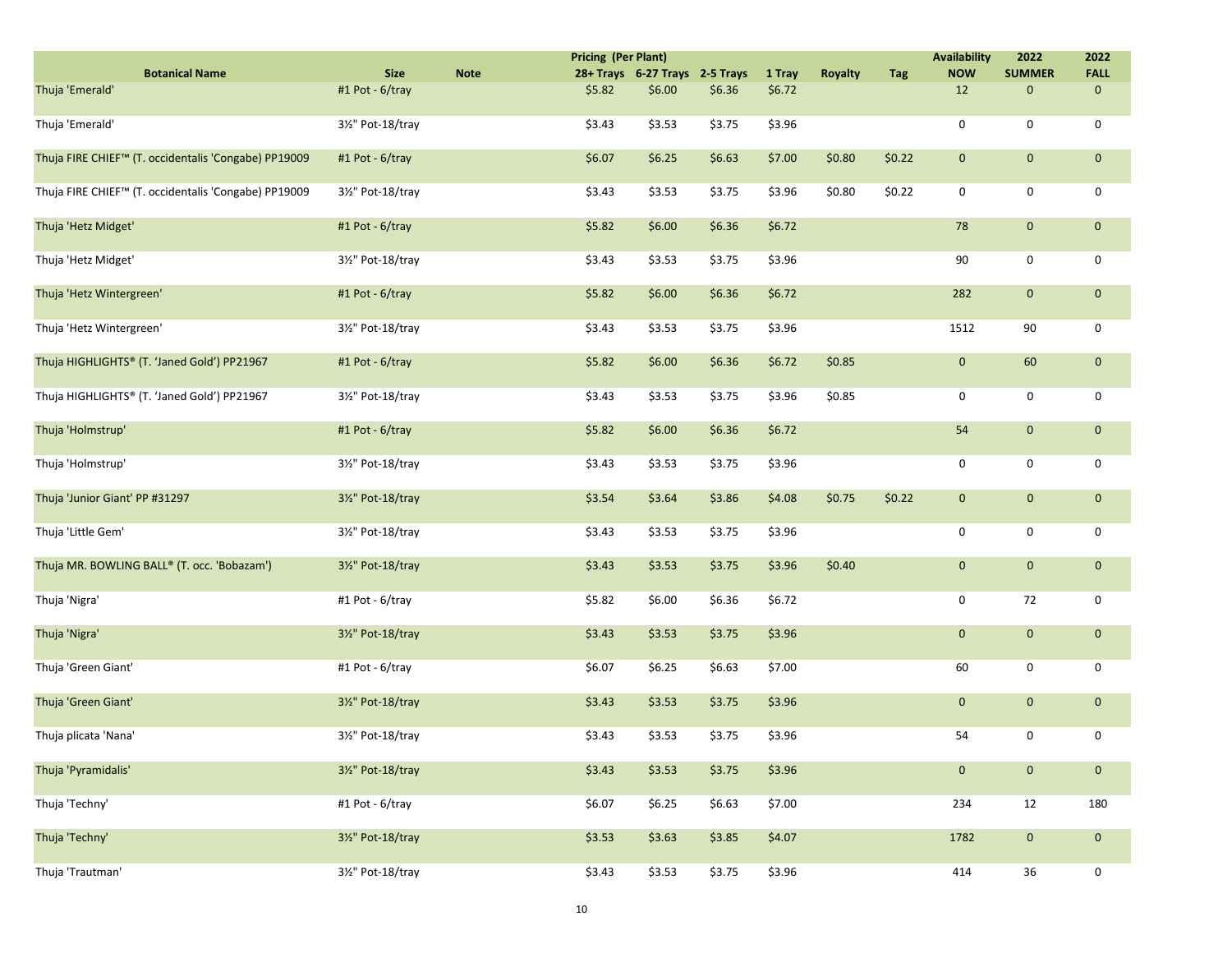|                                                                     |                   |                                     | <b>Pricing (Per Plant)</b> |                                |        |        |                |            | <b>Availability</b> | 2022          | 2022        |
|---------------------------------------------------------------------|-------------------|-------------------------------------|----------------------------|--------------------------------|--------|--------|----------------|------------|---------------------|---------------|-------------|
| <b>Botanical Name</b>                                               | <b>Size</b>       | <b>Note</b>                         |                            | 28+ Trays 6-27 Trays 2-5 Trays |        | 1 Tray | <b>Royalty</b> | <b>Tag</b> | <b>NOW</b>          | <b>SUMMER</b> | <b>FALL</b> |
| Thuja Virginian™ (T. plicata x standishii 'Virginian')<br>PP26684P3 | 31/2" Pot-18/tray |                                     | \$3.53                     | \$3.63                         | \$3.85 | \$4.07 | \$0.90         |            | $\mathbf 0$         | $\mathbf{0}$  | $\mathbf 0$ |
| Thuja 'Woodwardii'                                                  | 3½" Pot-18/tray   |                                     | \$3.43                     | \$3.53                         | \$3.75 | \$3.96 |                |            | 0                   | 0             | 738         |
| Thuja 'Yellow Ribbon'                                               | 31/2" Pot-18/tray |                                     | \$3.43                     | \$3.53                         | \$3.75 | \$3.96 |                |            | 72                  | 36            | $\mathbf 0$ |
| Tsuga canadensis                                                    | #1 Pot - 6/tray   |                                     | \$6.07                     | \$6.25                         | \$6.63 | \$7.00 |                |            | $\mathbf 0$         | 0             | 138         |
| Viburnum 'Alleghany'                                                | #1 Pot - 6/tray   |                                     | \$5.82                     | \$6.00                         | \$6.36 | \$6.72 |                |            | $\mathbf 0$         | $\mathbf{0}$  | $\mathbf 0$ |
| Viburnum 'Alleghany'                                                | 31/2" Pot-18/tray |                                     | \$3.43                     | \$3.53                         | \$3.75 | \$3.96 |                |            | 18                  | 0             | 0           |
| Viburnum x burkwoodii                                               | 31/2" Pot-18/tray |                                     | \$3.43                     | \$3.53                         | \$3.75 | \$3.96 |                |            | 324                 | 54            | $\mathbf 0$ |
| Viburnum x burkwoodii 'Conoy'                                       | #1 Pot - 6/tray   |                                     | \$6.31                     | \$6.50                         | \$6.89 | \$7.28 |                |            | 0                   | 264           | 0           |
| Viburnum x burkwoodii 'Conoy'                                       | 5" Pot-8/tray     |                                     | \$4.62                     | \$4.76                         | \$5.05 | \$5.34 |                |            | 632                 | 128           | $\mathbf 0$ |
| Viburnum x burkwoodii 'Conoy'                                       | 31/2" Pot-18/tray |                                     | \$3.43                     | \$3.53                         | \$3.75 | \$3.96 |                |            | 0                   | 0             | 0           |
| Viburnum Spice Island® (V. carlesii J.N. 'Select A')                | #1 Pot - 6/tray   | <b>Compact Korean</b><br>Spice      | \$6.31                     | \$6.50                         | \$6.89 | \$7.28 | \$0.50         | \$0.22     | $\mathbf 0$         | $\mathbf{0}$  | $\mathbf 0$ |
| Viburnum Spice Island® (V. carlesii J.N. 'Select A')                | 5" Pot-8/tray     | Compact Korean<br>Spice             | \$4.62                     | \$4.76                         | \$5.05 | \$5.34 | \$0.50         | \$0.22     | 0                   | 0             | 0           |
| Viburnum Spice Island® (V. carlesii J.N. 'Select A')                | 3½" Pot-18/tray   | <b>Compact Korean</b><br>Spice      | \$3.63                     | \$3.74                         | \$3.97 | \$4.19 | \$0.50         | \$0.22     | $\mathbf{0}$        | $\mathbf{0}$  | $\mathbf 0$ |
| Viburnum Sugar n' Spice® (V. carlesii J.N. 'Select S')              | #1 Pot - 6/tray   | <b>Heavy Flowering</b><br>Selection | \$6.31                     | \$6.50                         | \$6.89 | \$7.28 | \$0.50         | \$0.22     | 0                   | 0             | 0           |
| Viburnum Sugar n' Spice® (V. carlesii J.N. 'Select S')              | 5" Pot-8/tray     | <b>Heavy Flowering</b><br>Selection | \$4.62                     | \$4.76                         | \$5.05 | \$5.34 | \$0.50         | \$0.22     | $\mathbf 0$         | $\mathbf{0}$  | $\mathbf 0$ |
| Viburnum Sugar n' Spice® (V. carlesii J.N. 'Select S')              | 31/2" Pot-18/tray | <b>Heavy Flowering</b><br>Selection | \$3.63                     | \$3.74                         | \$3.97 | \$4.19 | \$0.50         | \$0.22     | $\mathbf 0$         | 0             | 0           |
| Viburnum AUTUMN JAZZ® (V. dentatum 'Ralph Senior')                  | 3½" Pot-18/tray   |                                     | \$3.33                     | \$3.43                         | \$3.64 | \$3.85 | \$0.30         |            | 180                 | $\mathbf{0}$  | $\mathbf 0$ |
| Viburnum CHICAGO LUSTRE® (V. dentatum 'Synnesvedt')                 | 31/2" Pot-18/tray |                                     | \$3.33                     | \$3.43                         | \$3.64 | \$3.85 | \$0.30         |            | 0                   | 0             | 0           |
| Viburnum 'Eskimo'                                                   | 5" Pot-8/tray     |                                     | \$4.62                     | \$4.76                         | \$5.05 | \$5.34 |                |            | 352                 | 360           | $\mathbf 0$ |
| Viburnum 'Eskimo'                                                   | 31/2" Pot-18/tray |                                     | \$3.56                     | \$3.67                         | \$3.90 | \$4.12 |                |            | 90                  | 0             | 0           |
| Viburnum 'Juddi Select'                                             | #1 Pot - 6/tray   | <b>Improved Selection</b>           | \$6.31                     | \$6.50                         | \$6.89 | \$7.28 |                |            | $\mathbf 0$         | $\mathbf{0}$  | $\mathbf 0$ |
| Viburnum 'Juddi Select'                                             | 5" Pot-8/tray     | <b>Improved Selection</b>           | \$4.62                     | \$4.76                         | \$5.05 | \$5.34 |                |            | 1808                | 0             | 0           |
| Viburnum 'Juddi Select'                                             | 31/2" Pot-18/tray | <b>Improved Selection</b>           | \$3.56                     | \$3.67                         | \$3.90 | \$4.12 |                |            | 522                 | $\mathbf 0$   | $\mathbf 0$ |
| Viburnum 'Mohican'                                                  | 31/2" Pot-18/tray |                                     | \$3.33                     | \$3.43                         | \$3.64 | \$3.85 |                |            | 0                   | 0             | 0           |